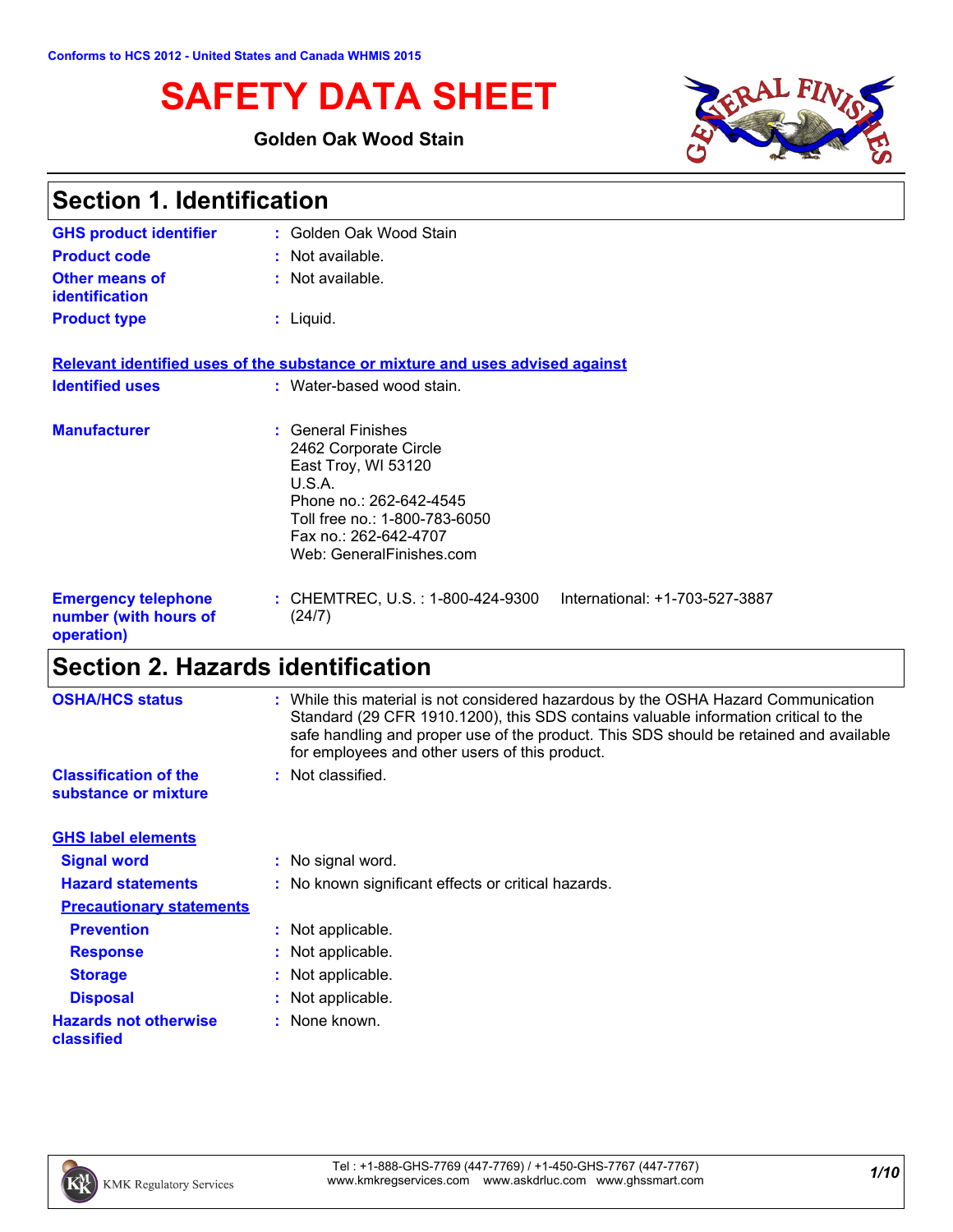

### **Section 3. Composition/information on ingredients**

**Substance/mixture :**

- Mixture
- **Other means of identification**
- **:** Not available.
- Propane-1,2-diol ≥3 ≤5 57-55-6 **Ingredient name % CAS number**

Any concentration shown as a range is to protect confidentiality or is due to batch variation.

**There are no additional ingredients present which, within the current knowledge of the supplier and in the concentrations applicable, are classified as hazardous to health or the environment and hence require reporting in this section.**

**Occupational exposure limits, if available, are listed in Section 8.**

### **Section 4. First aid measures**

**Description of necessary first aid measures**

| <b>Eye contact</b>  | : Immediately flush eyes with plenty of water, occasionally lifting the upper and lower<br>eyelids. Check for and remove any contact lenses. Get medical attention if irritation<br>occurs.                                                                                                                                                            |
|---------------------|--------------------------------------------------------------------------------------------------------------------------------------------------------------------------------------------------------------------------------------------------------------------------------------------------------------------------------------------------------|
| <b>Inhalation</b>   | : Remove victim to fresh air and keep at rest in a position comfortable for breathing. Get<br>medical attention if symptoms occur.                                                                                                                                                                                                                     |
| <b>Skin contact</b> | : Flush contaminated skin with plenty of water. Get medical attention if symptoms occur.                                                                                                                                                                                                                                                               |
| <b>Ingestion</b>    | : Wash out mouth with water. Remove victim to fresh air and keep at rest in a position<br>comfortable for breathing. If material has been swallowed and the exposed person is<br>conscious, give small quantities of water to drink. Do not induce vomiting unless<br>directed to do so by medical personnel. Get medical attention if symptoms occur. |

#### **Most important symptoms/effects, acute and delayed**

| <b>Potential acute health effects</b> |                                                     |  |  |  |  |
|---------------------------------------|-----------------------------------------------------|--|--|--|--|
| Eye contact                           | : No known significant effects or critical hazards. |  |  |  |  |
| <b>Inhalation</b>                     | : No known significant effects or critical hazards. |  |  |  |  |
| <b>Skin contact</b>                   | : No known significant effects or critical hazards. |  |  |  |  |
| <b>Ingestion</b>                      | : No known significant effects or critical hazards. |  |  |  |  |
| Over-exposure signs/symptoms          |                                                     |  |  |  |  |
| Eye contact                           | : No known significant effects or critical hazards. |  |  |  |  |
| <b>Inhalation</b>                     | : No known significant effects or critical hazards. |  |  |  |  |
| <b>Skin contact</b>                   | : No known significant effects or critical hazards. |  |  |  |  |
| <b>Ingestion</b>                      | : No known significant effects or critical hazards. |  |  |  |  |

#### **Indication of immediate medical attention and special treatment needed, if necessary**

| <b>Notes to physician</b>         | : Treat symptomatically. Contact poison treatment specialist immediately if large<br>quantities have been ingested or inhaled. |
|-----------------------------------|--------------------------------------------------------------------------------------------------------------------------------|
| <b>Specific treatments</b>        | : No specific treatment.                                                                                                       |
| <b>Protection of first-aiders</b> | No action shall be taken involving any personal risk or without suitable training.                                             |

#### **See toxicological information (Section 11)**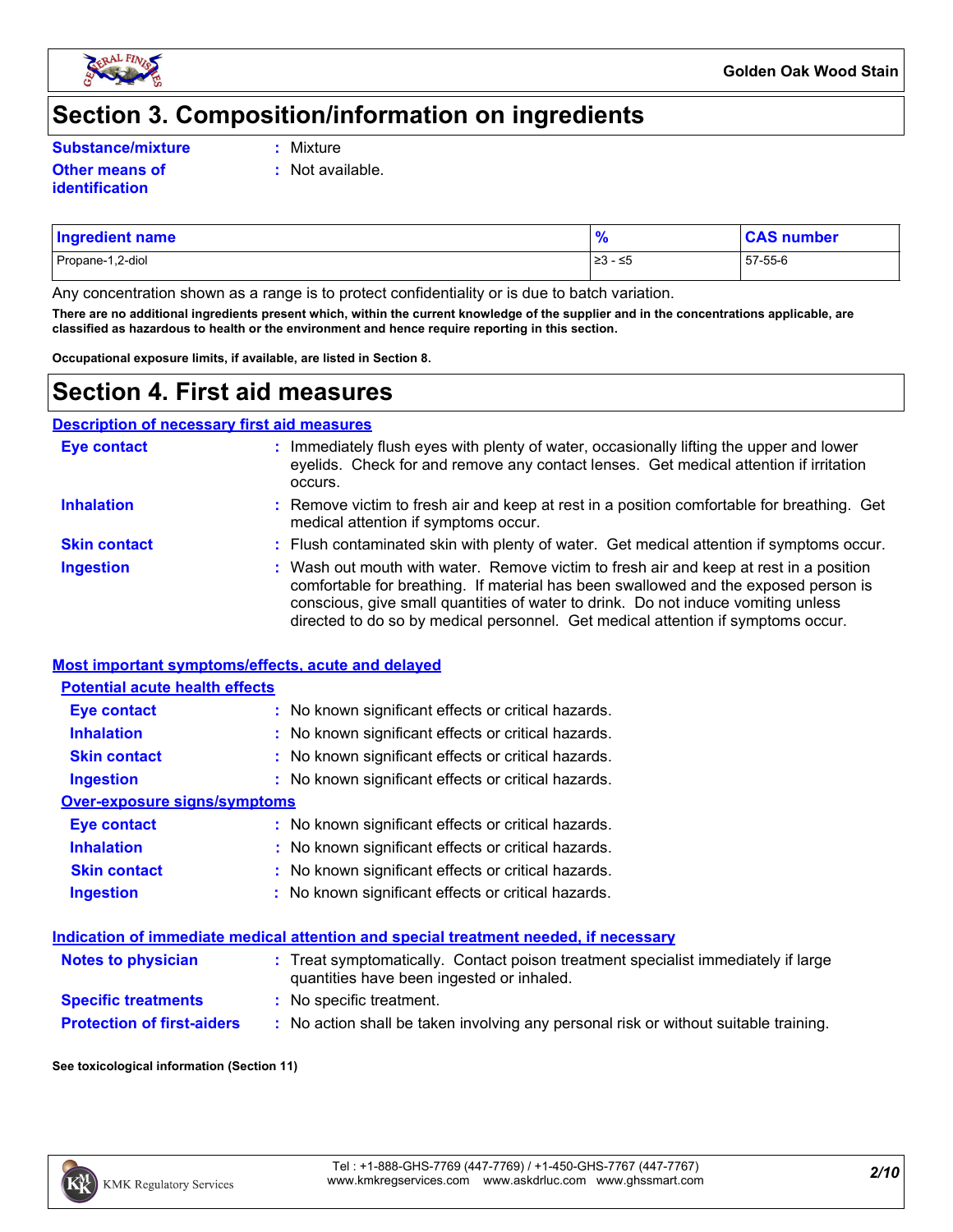

# **Section 5. Fire-fighting measures**

| <b>Extinguishing media</b>                               |                                                                                                                                                                                                     |
|----------------------------------------------------------|-----------------------------------------------------------------------------------------------------------------------------------------------------------------------------------------------------|
| <b>Suitable extinguishing</b><br>media                   | $\therefore$ In case of fire, use water spray (fog), foam, dry chemical or CO <sub>2</sub> .                                                                                                        |
| <b>Unsuitable extinguishing</b><br>media                 | : None known.                                                                                                                                                                                       |
| <b>Specific hazards arising</b><br>from the chemical     | : In a fire or if heated, a pressure increase will occur and the container may burst.                                                                                                               |
| <b>Hazardous thermal</b><br>decomposition products       | : Decomposition products may include the following materials:<br>carbon dioxide<br>carbon monoxide                                                                                                  |
| <b>Special protective actions</b><br>for fire-fighters   | : Promptly isolate the scene by removing all persons from the vicinity of the incident if<br>there is a fire. No action shall be taken involving any personal risk or without suitable<br>training. |
| <b>Special protective</b><br>equipment for fire-fighters | : Fire-fighters should wear appropriate protective equipment and self-contained breathing<br>apparatus (SCBA) with a full face-piece operated in positive pressure mode.                            |

### **Section 6. Accidental release measures**

|                                                              |  | <b>Personal precautions, protective equipment and emergency procedures</b>                                                                                                                                                                                                                                                                                                                                                                                                                                                                                                                 |
|--------------------------------------------------------------|--|--------------------------------------------------------------------------------------------------------------------------------------------------------------------------------------------------------------------------------------------------------------------------------------------------------------------------------------------------------------------------------------------------------------------------------------------------------------------------------------------------------------------------------------------------------------------------------------------|
| For non-emergency<br>personnel                               |  | : No action shall be taken involving any personal risk or without suitable training.<br>Evacuate surrounding areas. Keep unnecessary and unprotected personnel from<br>entering. Do not touch or walk through spilled material. Put on appropriate personal<br>protective equipment.                                                                                                                                                                                                                                                                                                       |
| <b>For emergency responders :</b>                            |  | If specialized clothing is required to deal with the spillage, take note of any information in<br>Section 8 on suitable and unsuitable materials. See also the information in "For non-<br>emergency personnel".                                                                                                                                                                                                                                                                                                                                                                           |
| <b>Environmental precautions</b>                             |  | : Avoid dispersal of spilled material and runoff and contact with soil, waterways, drains<br>and sewers. Inform the relevant authorities if the product has caused environmental<br>pollution (sewers, waterways, soil or air).                                                                                                                                                                                                                                                                                                                                                            |
| <b>Methods and materials for containment and cleaning up</b> |  |                                                                                                                                                                                                                                                                                                                                                                                                                                                                                                                                                                                            |
| <b>Spill</b>                                                 |  | : Stop leak if without risk. Move containers from spill area. Prevent entry into sewers,<br>water courses, basements or confined areas. Wash spillages into an effluent treatment<br>plant or proceed as follows. Contain and collect spillage with non-combustible,<br>absorbent material e.g. sand, earth, vermiculite or diatomaceous earth and place in<br>container for disposal according to local regulations (see Section 13). Dispose of via a<br>licensed waste disposal contractor. Note: see Section 1 for emergency contact<br>information and Section 13 for waste disposal. |

## **Section 7. Handling and storage**

#### **Precautions for safe handling**

| <b>Protective measures</b>                       | : Put on appropriate personal protective equipment (see Section 8).                                                                                                                                                                                                    |
|--------------------------------------------------|------------------------------------------------------------------------------------------------------------------------------------------------------------------------------------------------------------------------------------------------------------------------|
| <b>Advice on general</b><br>occupational hygiene | : Eating, drinking and smoking should be prohibited in areas where this material is<br>handled, stored and processed. Workers should wash hands and face before eating,<br>drinking and smoking. See also Section 8 for additional information on hygiene<br>measures. |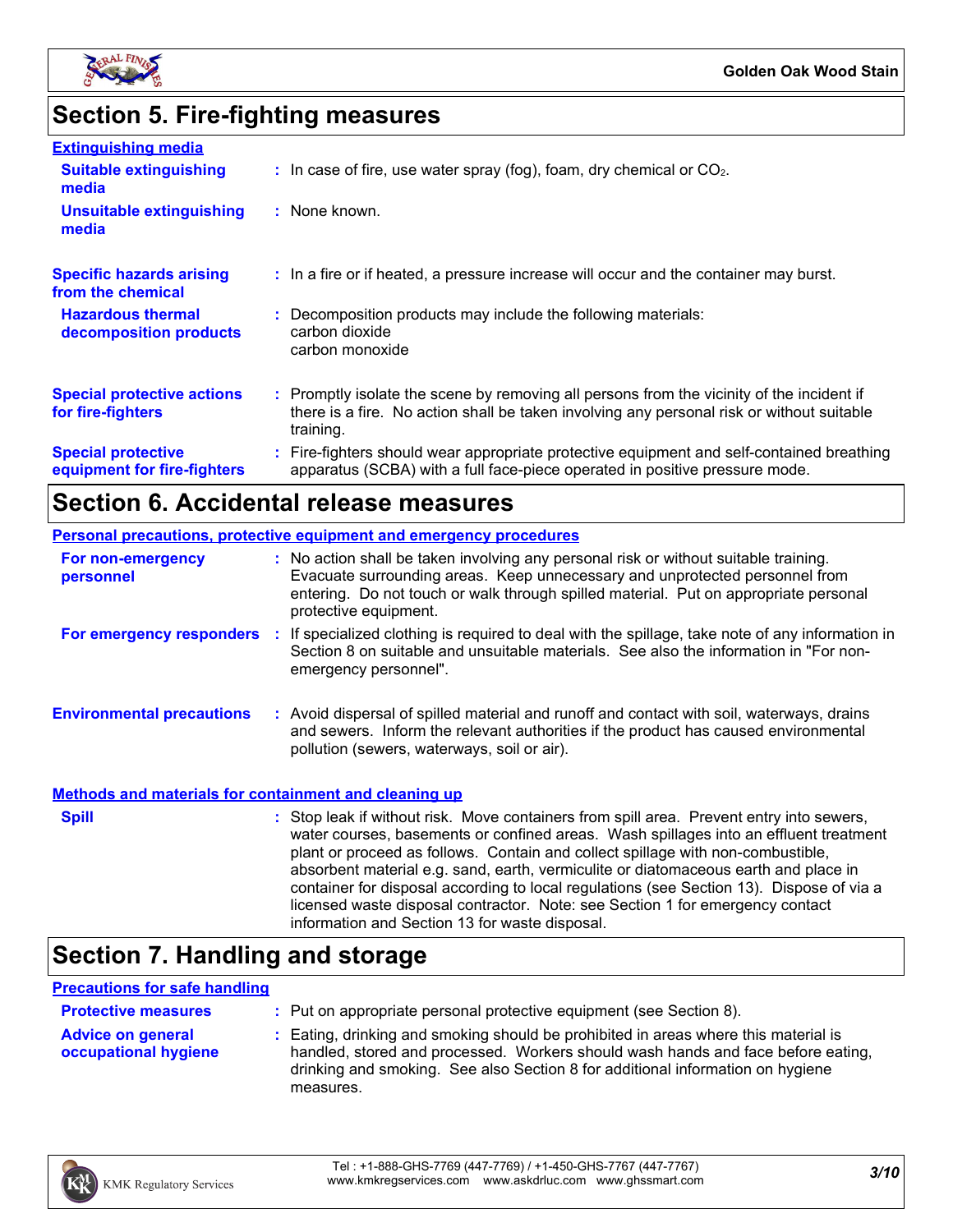

### **Section 7. Handling and storage**

|                          | <b>Conditions for safe storage, :</b> Store in accordance with local regulations. Store in original container protected from |
|--------------------------|------------------------------------------------------------------------------------------------------------------------------|
| including any            | direct sunlight in a dry, cool and well-ventilated area, away from incompatible materials                                    |
| <i>incompatibilities</i> | (see Section 10) and food and drink. Keep container tightly closed and sealed until                                          |
|                          | ready for use. Containers that have been opened must be carefully resealed and kept                                          |
|                          | upright to prevent leakage. Do not store in unlabeled containers. Use appropriate                                            |
|                          | containment to avoid environmental contamination. See Section 10 for incompatible                                            |
|                          | materials before handling or use.                                                                                            |

## **Section 8. Exposure controls/personal protection**

#### **Control parameters**

### **United States**

#### **Occupational exposure limits**

| Ingredient name  | <b>Exposure limits</b>                                                    |
|------------------|---------------------------------------------------------------------------|
| Propane-1,2-diol | AIHA WEEL (United States, 10/2011).<br>TWA: 10 mg/m <sup>3</sup> 8 hours. |

#### **Canada**

#### **Occupational exposure limits**

| <b>Ingredient name</b> | <b>Exposure limits</b>                                                                                                                                                                                          |
|------------------------|-----------------------------------------------------------------------------------------------------------------------------------------------------------------------------------------------------------------|
| Propane-1,2-diol       | CA Ontario Provincial (Canada, 7/2015).<br>TWA: 10 mg/m <sup>3</sup> 8 hours. Form: Aerosol only<br>TWA: 155 mg/m <sup>3</sup> 8 hours. Form: Vapor and aerosol<br>TWA: 50 ppm 8 hours. Form: Vapor and aerosol |

| <b>Appropriate engineering</b><br><b>controls</b> | : Good general ventilation should be sufficient to control worker exposure to airborne<br>contaminants.                                                          |
|---------------------------------------------------|------------------------------------------------------------------------------------------------------------------------------------------------------------------|
| <b>Environmental exposure</b><br><b>controls</b>  | : Emissions from ventilation or work process equipment should be checked to ensure<br>they comply with the requirements of environmental protection legislation. |

| <b>Individual protection measures</b> |                                                                                                                                                                                                                                                                                                                                                                                                   |
|---------------------------------------|---------------------------------------------------------------------------------------------------------------------------------------------------------------------------------------------------------------------------------------------------------------------------------------------------------------------------------------------------------------------------------------------------|
| <b>Hygiene measures</b>               | : Wash hands, forearms and face thoroughly after handling chemical products, before<br>eating, smoking and using the lavatory and at the end of the working period.<br>Appropriate techniques should be used to remove potentially contaminated clothing.<br>Wash contaminated clothing before reusing. Ensure that eyewash stations and safety<br>showers are close to the workstation location. |
| <b>Eye/face protection</b>            | : Safety eyewear complying with an approved standard should be used when a risk<br>assessment indicates this is necessary to avoid exposure to liquid splashes, mists,<br>gases or dusts. If contact is possible, the following protection should be worn, unless<br>the assessment indicates a higher degree of protection: safety glasses with side-shields.                                    |
| <b>Skin protection</b>                |                                                                                                                                                                                                                                                                                                                                                                                                   |
| <b>Hand protection</b>                | : Chemical-resistant, impervious gloves complying with an approved standard should be<br>worn at all times when handling chemical products if a risk assessment indicates this is<br>necessary.                                                                                                                                                                                                   |
| <b>Body protection</b>                | : Personal protective equipment for the body should be selected based on the task being<br>performed and the risks involved and should be approved by a specialist before<br>handling this product.                                                                                                                                                                                               |
| <b>Other skin protection</b>          | : Appropriate footwear and any additional skin protection measures should be selected<br>based on the task being performed and the risks involved and should be approved by a<br>specialist before handling this product.                                                                                                                                                                         |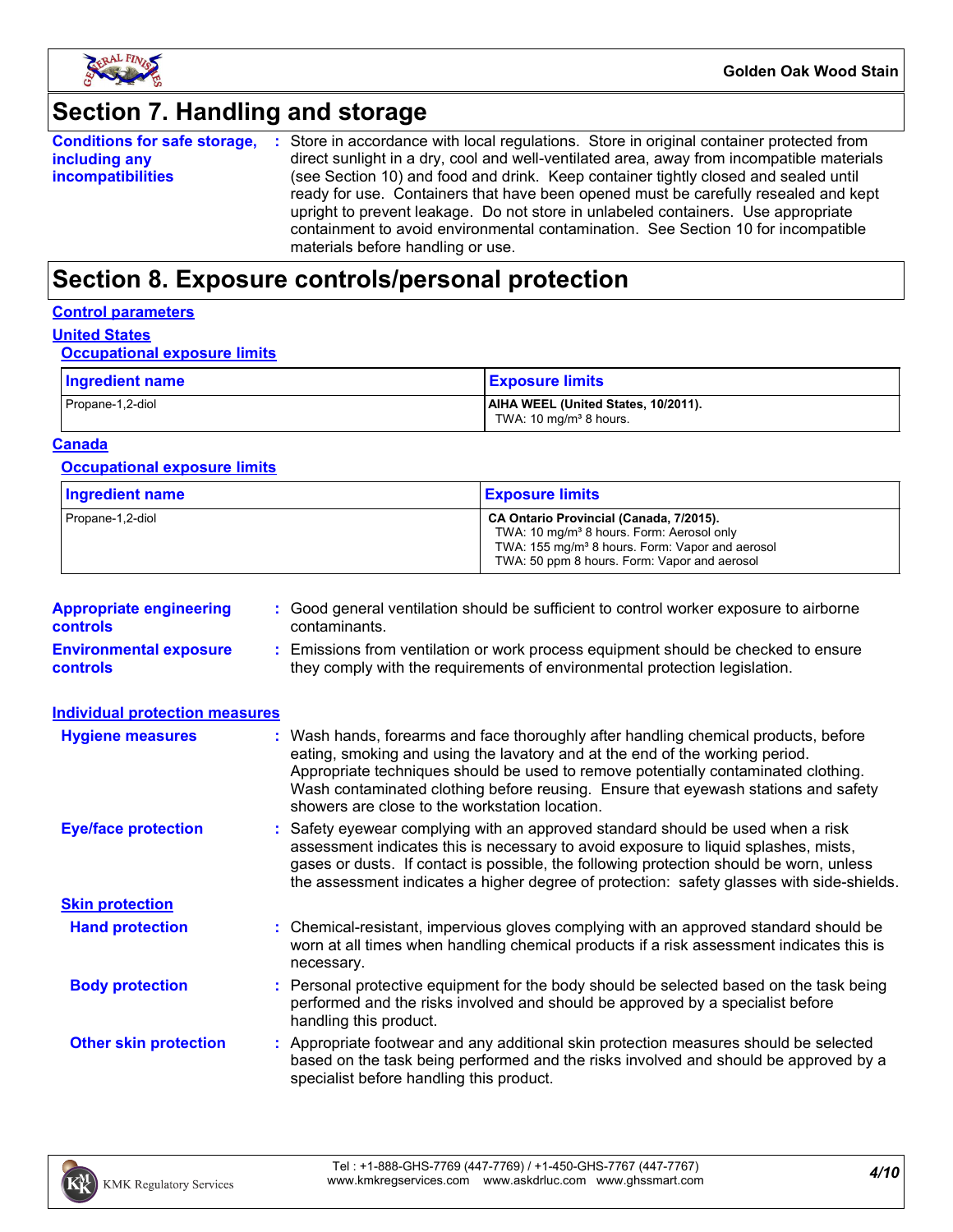

### **Section 8. Exposure controls/personal protection**

Based on the hazard and potential for exposure, select a respirator that meets the appropriate standard or certification. Respirators must be used according to a respiratory protection program to ensure proper fitting, training, and other important aspects of use.

### **Section 9. Physical and chemical properties**

| <b>Appearance</b>                                 |   |                     |
|---------------------------------------------------|---|---------------------|
| <b>Physical state</b>                             |   | Liquid. [Viscous.]  |
| <b>Color</b>                                      |   | : Golden brown.     |
| Odor                                              |   | Not available.      |
| <b>Odor threshold</b>                             |   | Not available.      |
| рH                                                |   | 8 to 9              |
| <b>Melting point</b>                              |   | Not available.      |
| <b>Boiling point</b>                              |   | Not available.      |
| <b>Flash point</b>                                |   | Not available.      |
| <b>Evaporation rate</b>                           |   | Not available.      |
| <b>Flammability (solid, gas)</b>                  |   | Not available.      |
| Lower and upper explosive<br>(flammable) limits   |   | $:$ Not available.  |
| <b>Vapor pressure</b>                             |   | Not available.      |
| <b>Vapor density</b>                              |   | Not available.      |
| <b>Relative density</b>                           |   | 1.03                |
| <b>Solubility</b>                                 |   | : Soluble in water. |
| <b>Partition coefficient: n-</b><br>octanol/water |   | Not available.      |
| <b>Auto-ignition temperature</b>                  |   | $:$ Not available.  |
| <b>Decomposition temperature</b>                  |   | Not available.      |
| <b>Viscosity</b>                                  |   | Not available.      |
| <b>VOC content</b>                                |   | 177.663 g/L         |
| Flow time (ISO 2431)                              | ۰ | Not available.      |

## **Section 10. Stability and reactivity**

| <b>Reactivity</b>                            | : No specific test data related to reactivity available for this product or its ingredients.              |
|----------------------------------------------|-----------------------------------------------------------------------------------------------------------|
| <b>Chemical stability</b>                    | : The product is stable.                                                                                  |
| <b>Possibility of hazardous</b><br>reactions | : Under normal conditions of storage and use, hazardous reactions will not occur.                         |
| <b>Conditions to avoid</b>                   | : Protect from freezing.                                                                                  |
| <b>Incompatible materials</b>                | : Reactive or incompatible with the following materials: oxidizing materials.                             |
| <b>Hazardous decomposition</b><br>products   | : Under normal conditions of storage and use, hazardous decomposition products should<br>not be produced. |

*5/10* Tel : +1-888-GHS-7769 (447-7769) / +1-450-GHS-7767 (447-7767) www.kmkregservices.com www.askdrluc.com www.ghssmart.com

**Respiratory protection :**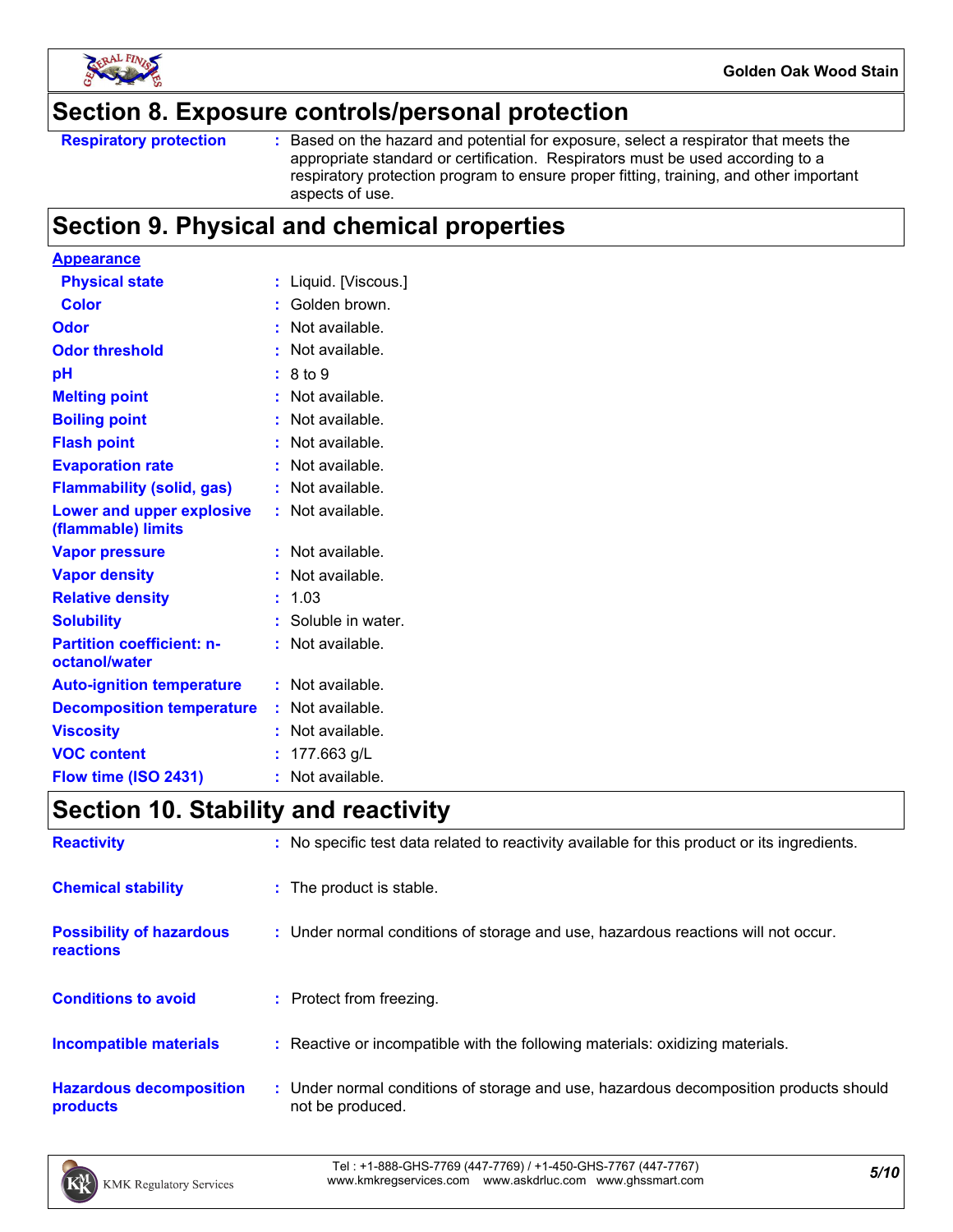

### **Section 11. Toxicological information**

#### **Information on toxicological effects**

#### **Acute toxicity**

| <b>Product/ingredient name</b> | <b>Result</b>            | <b>Species</b> | <b>Dose</b>            | <b>Exposure</b> |  |
|--------------------------------|--------------------------|----------------|------------------------|-----------------|--|
| Propane-1,2-diol               | LD50 Dermal<br>LD50 Oral | Rabbit<br>Rat  | 20800 mg/kg<br>20 g/kg |                 |  |

#### **Irritation/Corrosion**

| <b>Product/ingredient name</b> | <b>Result</b>                                | <b>Species</b>   | <b>Score</b> | <u>  Exposure</u>         | <b>Observation</b> |
|--------------------------------|----------------------------------------------|------------------|--------------|---------------------------|--------------------|
| Propane-1,2-diol               | Eves - Mild irritant<br>Eves - Mild irritant | Rabbit<br>Rabbit |              | 24 hours 500 mg<br>100 mg |                    |
|                                |                                              |                  |              |                           |                    |

#### **Sensitization**

There is no data available.

#### **Mutagenicity**

There is no data available.

#### **Carcinogenicity**

There is no data available.

#### **Reproductive toxicity**

There is no data available.

#### **Teratogenicity**

There is no data available.

#### **Specific target organ toxicity (single exposure)**

There is no data available.

#### **Specific target organ toxicity (repeated exposure)**

There is no data available.

#### **Aspiration hazard**

There is no data available.

| Information on the likely<br>routes of exposure | : Dermal contact. Eye contact. Inhalation. Ingestion. |
|-------------------------------------------------|-------------------------------------------------------|
| <b>Potential acute health effects</b>           |                                                       |
| Eye contact                                     | : No known significant effects or critical hazards.   |
| <b>Inhalation</b>                               | : No known significant effects or critical hazards.   |
| <b>Skin contact</b>                             | : No known significant effects or critical hazards.   |

#### **Ingestion :** No known significant effects or critical hazards.

|                     | Symptoms related to the physical, chemical and toxicological characteristics |  |
|---------------------|------------------------------------------------------------------------------|--|
| <b>Eye contact</b>  | : No known significant effects or critical hazards.                          |  |
| <b>Inhalation</b>   | : No known significant effects or critical hazards.                          |  |
| <b>Skin contact</b> | : No known significant effects or critical hazards.                          |  |
| <b>Ingestion</b>    | : No known significant effects or critical hazards.                          |  |

#### **Delayed and immediate effects and also chronic effects from short and long term exposure**

| <b>Short term exposure</b>                   |                                                     |
|----------------------------------------------|-----------------------------------------------------|
| <b>Potential immediate</b><br><b>effects</b> | : No known significant effects or critical hazards. |
| <b>Potential delaved effects</b>             | : No known significant effects or critical hazards. |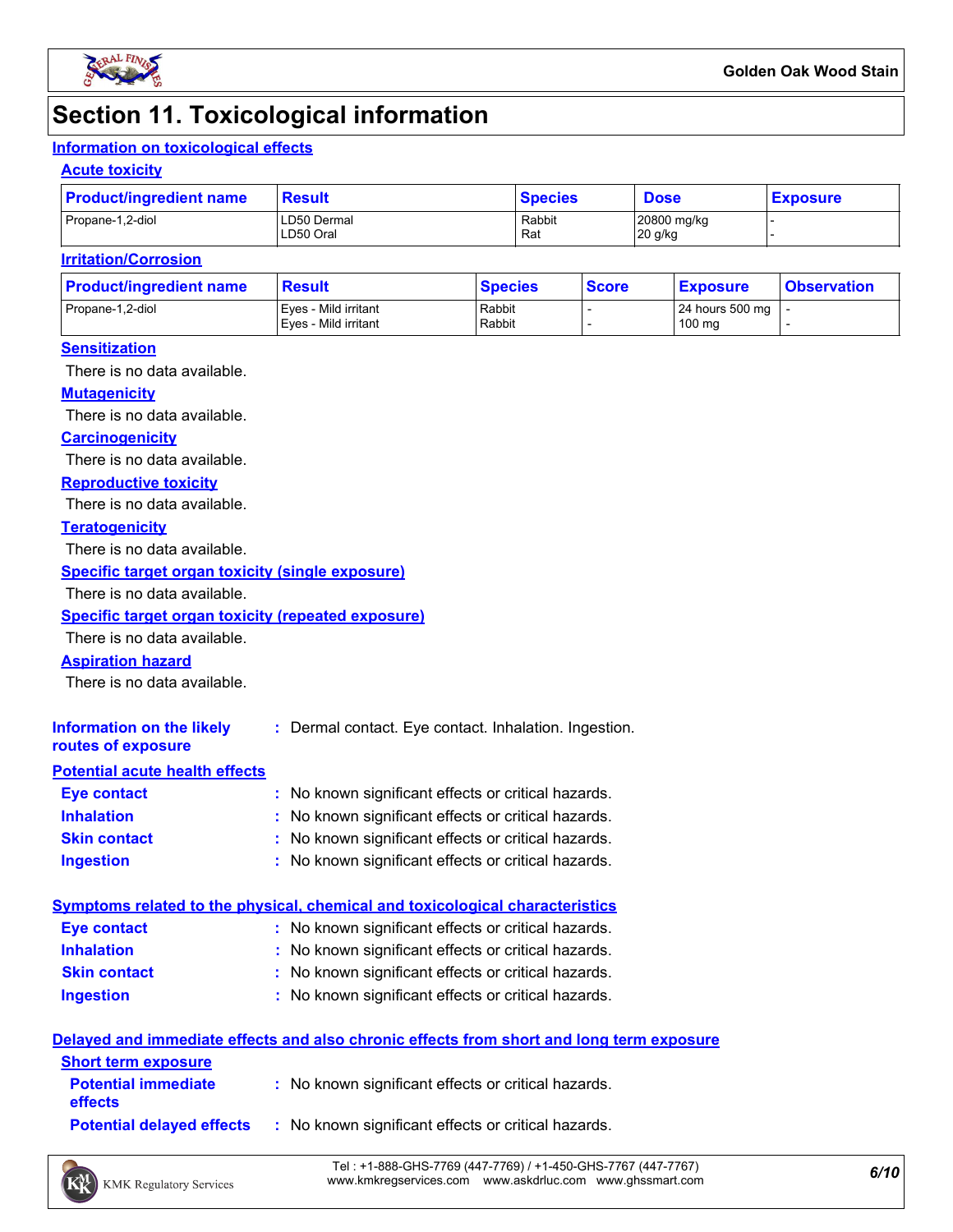

### **Section 11. Toxicological information**

| <b>Long term exposure</b>               |                                                     |
|-----------------------------------------|-----------------------------------------------------|
| <b>Potential immediate</b><br>effects   | : No known significant effects or critical hazards. |
| <b>Potential delayed effects</b>        | : No known significant effects or critical hazards. |
| <b>Potential chronic health effects</b> |                                                     |
| <b>General</b>                          | : No known significant effects or critical hazards. |
| <b>Carcinogenicity</b>                  | : No known significant effects or critical hazards. |
| <b>Mutagenicity</b>                     | : No known significant effects or critical hazards. |
| <b>Teratogenicity</b>                   | : No known significant effects or critical hazards. |
| <b>Developmental effects</b>            | : No known significant effects or critical hazards. |
| <b>Fertility effects</b>                | : No known significant effects or critical hazards. |

#### **Numerical measures of toxicity**

#### **Acute toxicity estimates**

There is no data available.

### **Section 12. Ecological information**

#### **Toxicity**

| <b>Product/ingredient name</b> | <b>Result</b>                       | <b>Species</b>                   | <b>Exposure</b> |
|--------------------------------|-------------------------------------|----------------------------------|-----------------|
| Propane-1,2-diol               | Acute EC50 >110 ppm Fresh water     | Daphnia - Daphnia magna          | 48 hours        |
|                                | Acute LC50 1020000 µg/L Fresh water | Crustaceans - Ceriodaphnia dubia | 48 hours        |
|                                | Acute LC50 710000 ug/L Fresh water  | Fish - Pimephales promelas       | 96 hours        |

#### **Persistence and degradability**

There is no data available.

#### **Bioaccumulative potential**

| <b>Product/ingredient name</b> | $\mathsf{LogP}_\mathsf{ow}$ | <b>DAC</b><br><b>DUI</b> | <b>Potential</b> |
|--------------------------------|-----------------------------|--------------------------|------------------|
| Propane-1,2-diol               | 07، ا                       |                          | l low            |

#### **Mobility in soil**

| <b>Soil/water partition</b> | $:$ Not available. |
|-----------------------------|--------------------|
| <b>coefficient (Koc)</b>    |                    |

#### **Other adverse effects** : No known significant effects or critical hazards.

### **Section 13. Disposal considerations**

**Disposal methods :**

The generation of waste should be avoided or minimized wherever possible. Disposal of this product, solutions and any by-products should comply with the requirements of environmental protection and waste disposal legislation and any regional local authority requirements. Dispose of surplus and non-recyclable products via a licensed waste disposal contractor. Waste should not be disposed of untreated to the sewer unless fully compliant with the requirements of all authorities with jurisdiction. Waste packaging should be recycled. Incineration or landfill should only be considered when recycling is not feasible. This material and its container must be disposed of in a safe way. Empty containers or liners may retain some product residues. Avoid dispersal of spilled

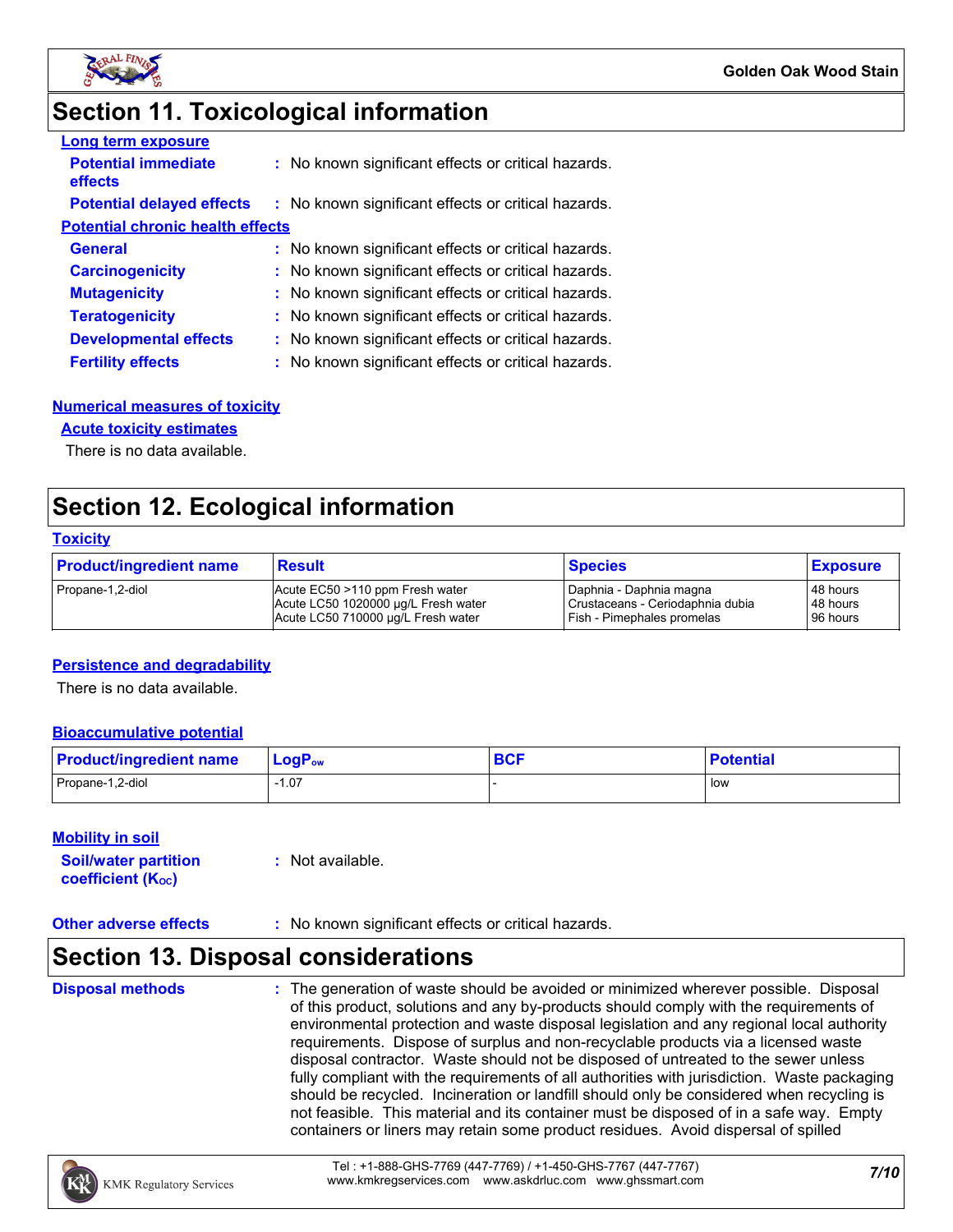

### **Section 13. Disposal considerations**

material and runoff and contact with soil, waterways, drains and sewers.

### **Section 14. Transport information**

|                                      | <b>DOT Classification</b> | <b>TDG Classification</b> | <b>IMDG</b>    | <b>IATA</b>    |
|--------------------------------------|---------------------------|---------------------------|----------------|----------------|
| <b>UN number</b>                     | Not regulated.            | Not regulated.            | Not regulated. | Not regulated. |
| <b>UN proper</b><br>shipping name    |                           |                           |                |                |
| <b>Transport</b><br>hazard class(es) |                           | -                         |                |                |
| <b>Packing group</b>                 |                           |                           |                |                |
| <b>Environmental</b><br>hazards      | No.                       | No.                       | No.            | No.            |

**AERG :** Not applicable.

**Special precautions for user Transport within user's premises:** always transport in closed containers that are **:** upright and secure. Ensure that persons transporting the product know what to do in the event of an accident or spillage.

### **Section 15. Regulatory information**

| <b>U.S. Federal regulations</b>                                                   | : TSCA 8(a) PAIR: Octamethylcyclotetrasiloxane; Poly(oxy-1,2-ethanediyl), $\alpha$ -[(1,1,3,3-<br>tetramethylbutyl)phenyl]-ω-hydroxy-; Poly(oxy-1,2-ethanediyl), α-[4-(1,1,3,3-<br>tetramethylbutyl)phenyl]-ω-hydroxy- |  |
|-----------------------------------------------------------------------------------|------------------------------------------------------------------------------------------------------------------------------------------------------------------------------------------------------------------------|--|
|                                                                                   | <b>TSCA 8(a) CDR Exempt/Partial exemption: Not determined</b>                                                                                                                                                          |  |
|                                                                                   | United States inventory (TSCA 8b): All components are listed or exempted.                                                                                                                                              |  |
|                                                                                   | Commerce control list precursor: 2,2',2"-Nitrilotriethanol                                                                                                                                                             |  |
|                                                                                   | Clean Water Act (CWA) 311: Propionic acid; Propylene oxide; Cyclohexane                                                                                                                                                |  |
| <b>Clean Air Act Section 112</b><br>(b) Hazardous Air<br><b>Pollutants (HAPs)</b> | : Listed                                                                                                                                                                                                               |  |
| <b>Clean Air Act Section 602</b><br><b>Class I Substances</b>                     | : Not listed                                                                                                                                                                                                           |  |
| <b>Clean Air Act Section 602</b><br><b>Class II Substances</b>                    | : Not listed                                                                                                                                                                                                           |  |
| <b>DEA List I Chemicals</b><br>(Precursor Chemicals)                              | : Not listed                                                                                                                                                                                                           |  |
| <b>DEA List II Chemicals</b><br><b>(Essential Chemicals)</b>                      | : Not listed                                                                                                                                                                                                           |  |
| <b>SARA 302/304</b>                                                               |                                                                                                                                                                                                                        |  |
| <b>Composition/information on ingredients</b>                                     |                                                                                                                                                                                                                        |  |

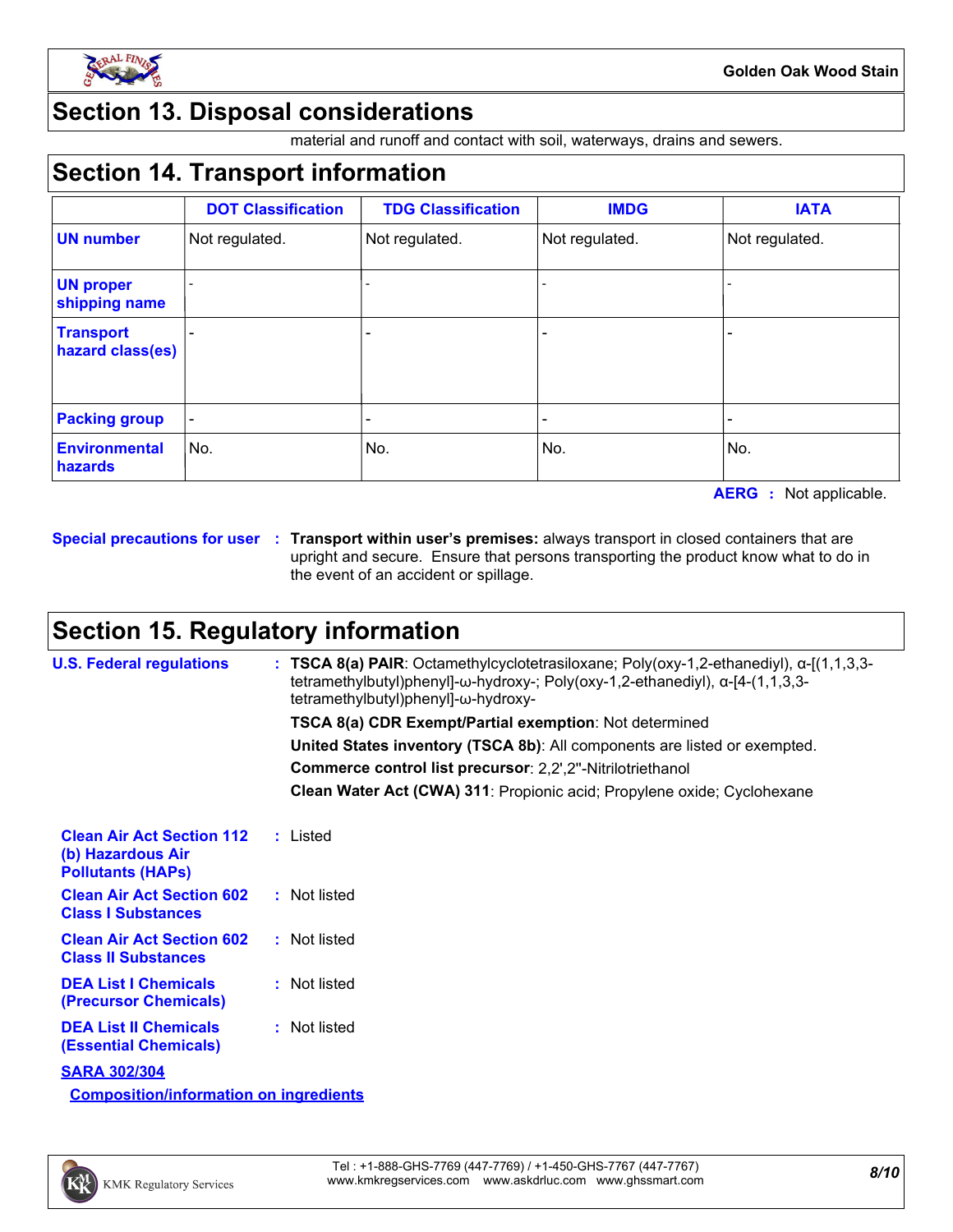

### **Section 15. Regulatory information**

|                                   |              |               | <b>SARA 302 TPQ</b> | <b>SARA 304 RQ</b> |           |
|-----------------------------------|--------------|---------------|---------------------|--------------------|-----------|
| <b>Name</b>                       | <b>EHS</b>   | (lbs)         | (gallons)           | (lbs)              | (gallons) |
| Hydrazine                         | Yes.         | 1000          | 119.9               |                    | 0.12      |
| Ethylene oxide<br>Propylene oxide | Yes.<br>Yes. | 1000<br>10000 | 1444.3              | 10<br>100          | 14.4      |

**SARA 304 RQ :** 3851073.5 lbs / 1748387.4 kg [448422.4 gal / 1697463.5 L]

#### **SARA 311/312**

**Classification :** Not applicable.

#### **Composition/information on ingredients**

| <b>Name</b>      | <b>Classification</b>                            |
|------------------|--------------------------------------------------|
| Propane-1,2-diol | SERIOUS EYE DAMAGE/ EYE IRRITATION - Category 2A |

#### **SARA 313**

There is no data available.

#### **State regulations**

**Massachusetts :**

: None of the components are listed. **New York :** None of the components are listed.

**New Jersey :** The following components are listed: Propane-1,2-diol

**Pennsylvania :** The following components are listed: Propane-1,2-diol

#### **California Prop. 65**

**A WARNING**: This product can expose you to Ethylene oxide, which is known to the State of California to cause cancer and birth defects or other reproductive harm. This product can expose you to chemicals including Hydrazine, 1,4-Dioxane, Propylene oxide, which are known to the State of California to cause cancer, and Ethanediol, which is known to the State of California to cause birth defects or other reproductive harm. For more information go to www. P65Warnings.ca.gov.

| Ingredient name | No significant risk<br><b>level</b> | <b>Maximum</b><br>acceptable dosage<br><b>level</b> |  |
|-----------------|-------------------------------------|-----------------------------------------------------|--|
| Hydrazine       | Yes.                                |                                                     |  |
| 1,4-Dioxane     | Yes.                                |                                                     |  |
| Ethylene oxide  | Yes.                                | Yes.                                                |  |
| Propylene oxide |                                     |                                                     |  |
| Ethanediol      |                                     | Yes.                                                |  |

#### **Canada**

**Canadian lists**

**Canadian NPRI :** None of the components are listed.

**CEPA Toxic substances :** None of the components are listed.

**:** Not determined.

**Canada inventory (DSL NDSL)**